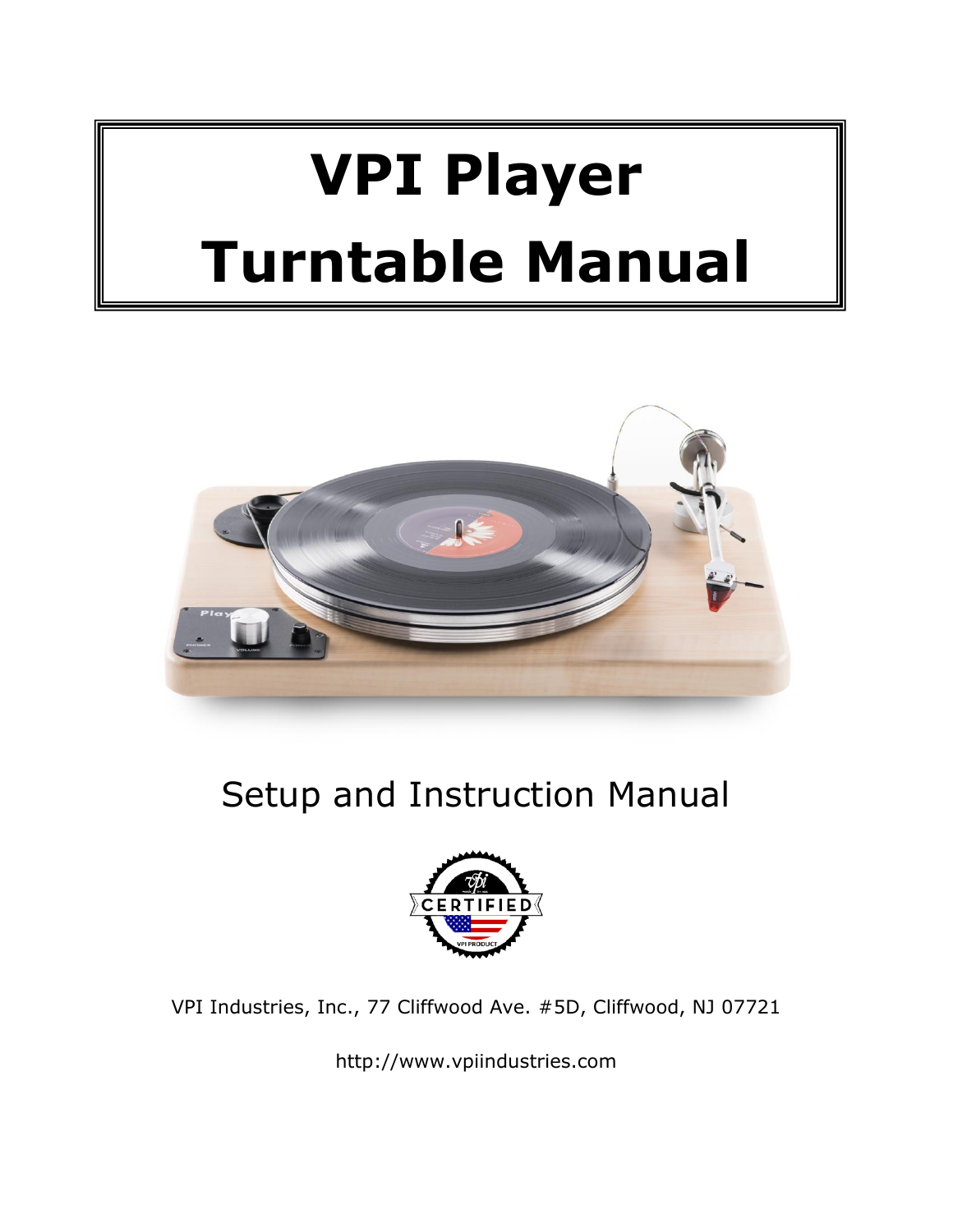# Player Turntable Packing List Serial #:\_\_\_\_\_\_\_\_\_\_\_\_\_\_\_\_

| <b>Player Chassis</b>     |  |
|---------------------------|--|
| Cartridge Installed       |  |
| <b>Instruction Manual</b> |  |
| <b>Drive Belt</b>         |  |
| <b>Power Supply</b>       |  |
| Platter                   |  |
| Tonearm                   |  |

Date: \_\_\_\_\_\_\_\_\_\_

Final Check by: \_\_\_\_\_\_\_\_\_\_\_\_\_\_\_\_\_\_\_\_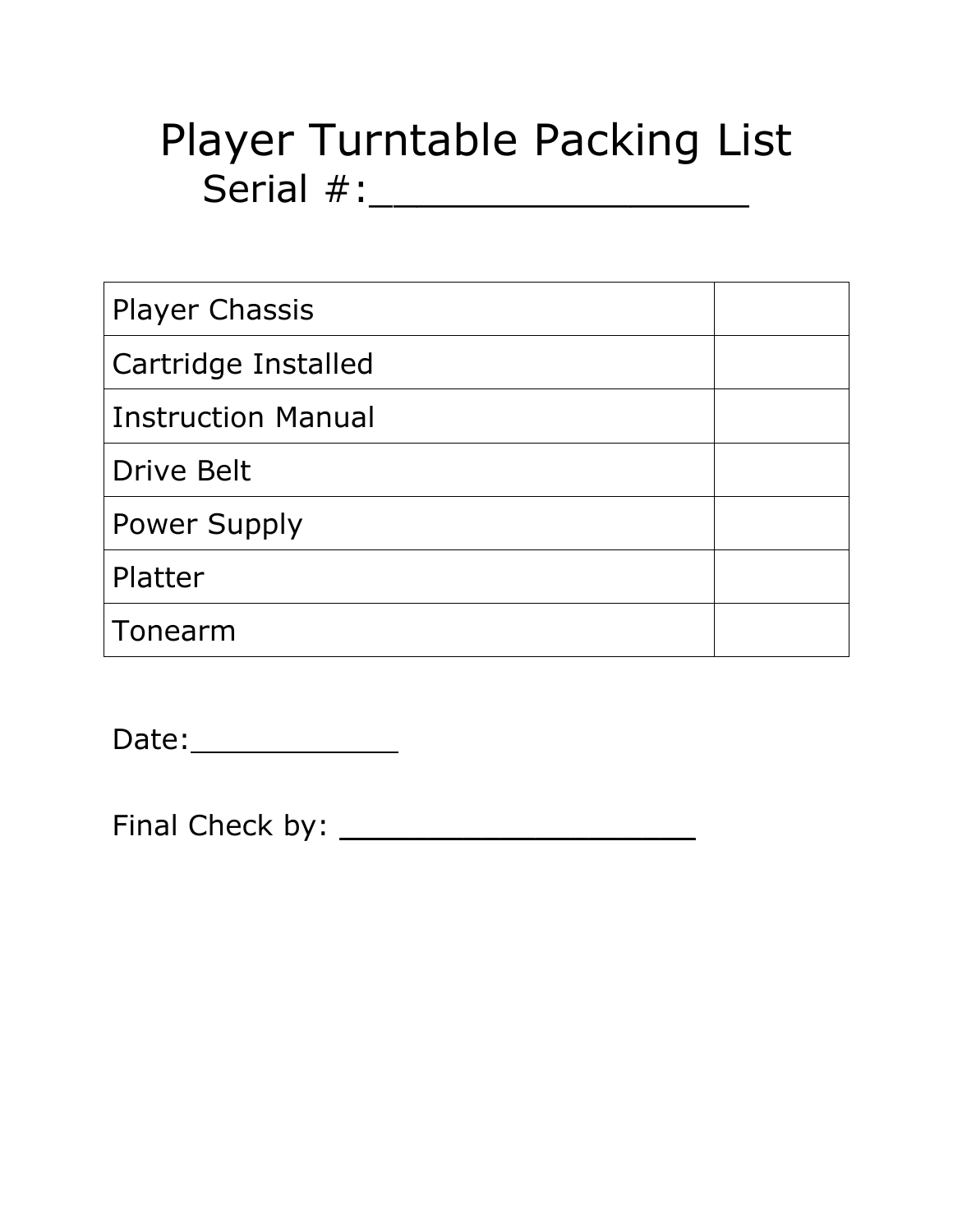**PLAYER SPECIFICATIONS:**

| <b>Type</b>                             | Belt drive (manual turntable)                         |
|-----------------------------------------|-------------------------------------------------------|
| Motor                                   | 24 VAC Synchronous AC Motor                           |
| <b>Turntable Platter</b>                | Machined MDF                                          |
| Diameter                                | 11.81" (30.0 cm)                                      |
| <b>Turntable Speeds</b>                 | 33-1/3 RPM and 45 RPM                                 |
| Wow and Flutter                         | 0.06% WOW (In accordance with DIN specification)      |
|                                         | 0.04% Flutter (In accordance with DIN specification)  |
| Rumble                                  | <-80dB (IEC 98A Unweighted)                           |
| <b>Effective Arm Length</b>             | 240.7 mm                                              |
| Overhang                                | 0.65" (16.4 mm) Lofgren A                             |
| <b>Offset Angle</b>                     | $21.8^\circ$                                          |
| Arm Mass                                | 10g (without cartridge)                               |
| <b>Stylus Pressure Adjustment Range</b> | $0 - 3g$ (with 4 g cartridge)                         |
| Cartridge                               | Ortofon 2M Red                                        |
| Output                                  | 5.5 mV @ 1 KHz                                        |
| Phono Preamplifier Gain                 | 35 db                                                 |
| Cartridge Loading                       | 150 pF Across 47K Ohms                                |
| <b>Frequency Response</b>               | 20 Hz - 20 Khz (-0.5 db at 20 Hz)                     |
| Low Frequency Rolloff                   | $-1.4$ db $@$ 10 Hz                                   |
| Output Voltage (on RCA Jacks)           | 287 mV @ 1 KHz                                        |
| Headphone Amplifier Gain                | 10 <sub>db</sub>                                      |
| <b>Frequency Response</b>               | 20 Hz - 20Khz (-0.4 db at 20 KHz)                     |
| <b>Output Level</b>                     | 395 mW per Channel @ 150 Ohm                          |
|                                         | 165 mW per Channel @ 32 Ohm                           |
| Power Supply                            | 24 VAC @ 50 - 60Hz                                    |
| <b>Power Consumption</b>                | 7.7W at full output with 32 Ohm headphones            |
| <b>Dimensions</b>                       | 18.5" (470 mm) W x 13.5" (343 mm) D x 4.3" (109 mm) H |
| Weight                                  | 12.9 lbs. (5.9 kg)                                    |
|                                         |                                                       |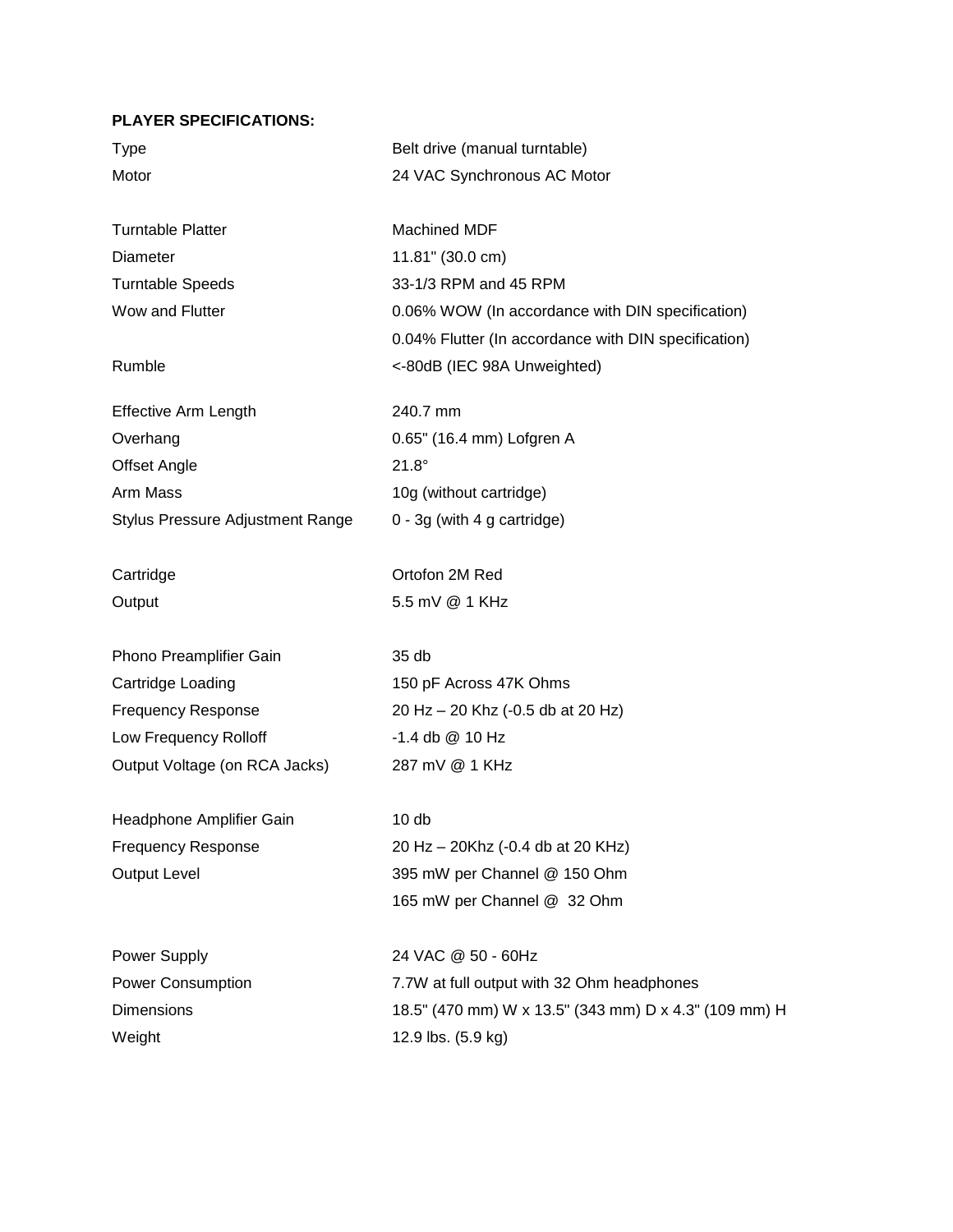#### **IMPORTANT: READ BEFORE PROCEEDING!**

- Read and follow the [SAFETY INSTRUCTIONS](#page-3-0) below.
- Save all packing materials. The Player should only be moved or shipped in its original packaging to reduce the risk of damage in transit.
- The Player must be placed on a flat, level surface. This will make setup easy, provide better sound quality, and put less strain on the main bearing.

#### <span id="page-3-0"></span>**SAFETY INSTRUCTIONS:**



Follow the instructions below to reduce risk of electrical hazard or injury.

- 1. To avoid electrical shock, do not open the motor cover.
- 2. If the power cord provided with the Player does not reach an outlet, use a heavy-duty, grounded extension cord.
- 3. To avoid electrical shock, always plug the Player into a grounded outlet.
- 4. Do not expose the Player to rain or excessive moisture.

#### **INTRODUCTION:**

The VPI Player is a high-end entry level turntable. The Player comes complete with a headphone amplifier, phonostage, and pre-mounted Ortofon 2M Red cartridge on a 9 inch Gimbaled/Yoke bearing, it is the perfect solution to enjoy your records! It also has standard RCA connections giving the ability to hook up to a standard amplifier and desktop/floor standing speakers. The Player turntable is a precision instrument. It has been thoroughly tested.

*WARNING: The Player's phonostage is defeat-able but must be disengaged before being plugged into another phonostage. Doing so could result in serious damage to your speakers. See your local dealer or check online for directions to disengage your internal phonostage.*

#### **OPENING THE BOX:**

The VPI Player is protected by custom designed foam packaging to make it easy to remove and begin your listening experience. All foam parts easily lift off from the box. Make sure to save all packaging in the event you ever need to safely ship your Player table.

### **Setting up the Player**

The Player must be placed on a flat, level surface. This will make setup easy, provide better sound quality, and put less strain on the main bearing.

1. Place the turntable chassis on the shelf or stand where it will be used. The better isolation you provide the Player, the better it will sound. We highly recommend a 1 to 3 inch thick maple shelf sitting on rubber isolator feet for this purpose.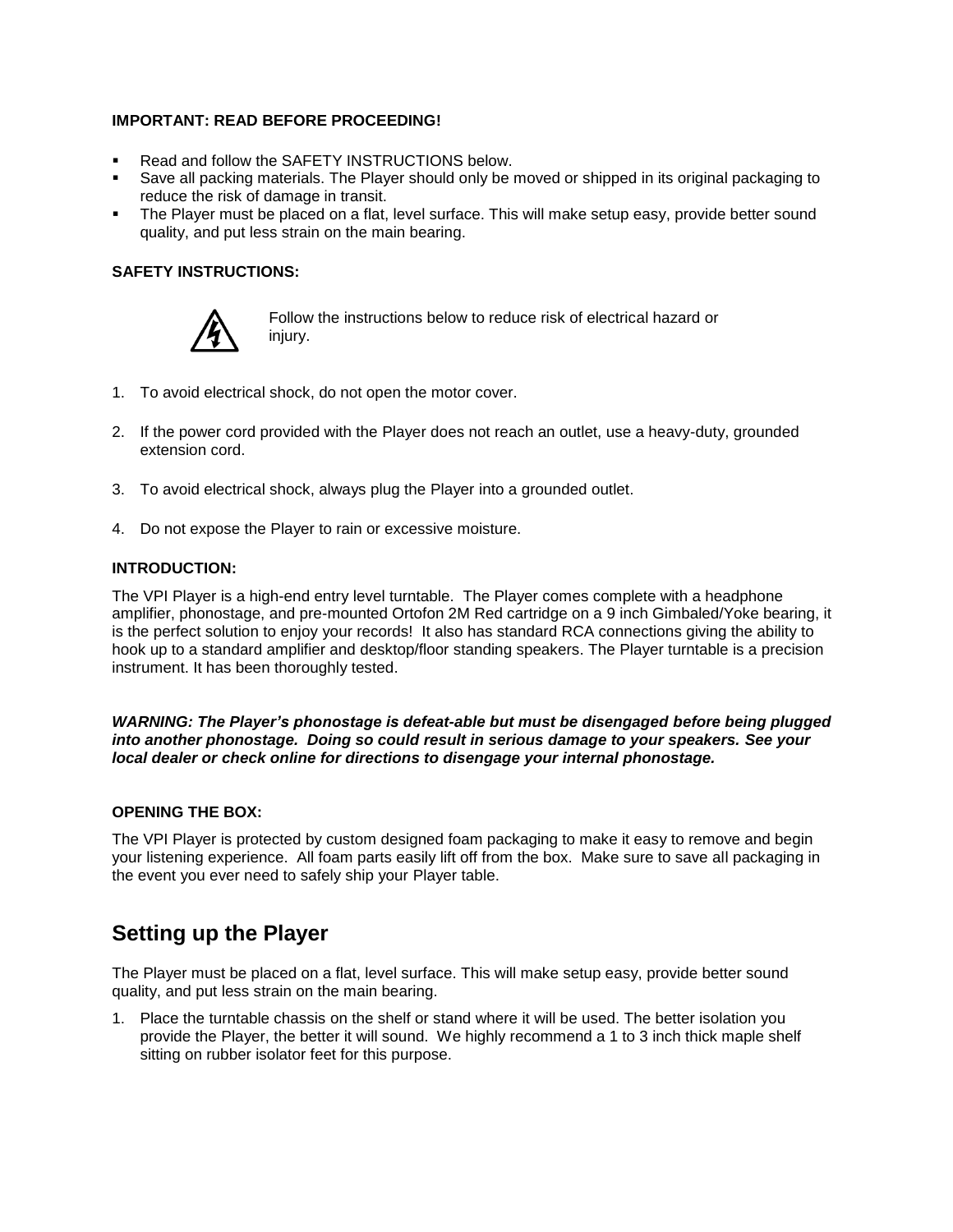- 2. Remove the turntable platter and place the platter on the tapered spindle. The platter bearing is lubricated; no additional lubrication is needed for at least one year. If you need to lubricate the bearing place 3 drops of 40 weight motor oil in the spindle hole.
- 3. Connect the power cord to turntable.
- 4. Place the drive belt around the platter and around the pulley on the motor. The belt does not have to be level on the platter. It will self-level when the platter starts rotating.
- 5. For 33 RPM operation, place the belt on the upper part of the pulley. For 45 RPM operation, place the belt on the lower, wider part of the pulley. The center groove in each diameter is the correct speed. To determine the precise speed, use a strobe disc. The VPI Synchronous Drive System speed controller provides the ultimate speed accuracy and best sound. Check with your dealer about availability.

#### **REMOVING THE CARTRIDGE GUARD**

The Ortofon 2M Red cartridges pre-mounted on the Player comes with a cartridge guard to protect the stylus. To remove the guard (while facing the Player) gently press the tab of the guard towards you to release and remove.



### **Arm Height and Azimuth**

Both your arm height and azimuth is already factory set for you! All adjustments are optional. If you want to make your own adjustments you can adjust the height of the arm from underneath your turntable under the arm base, and the azimuth using the two small screws located on the right hand side of the arm tube.

Optional adjustment for arm height (VTA) as follows:



*Loosen the nut under the tone arm-base, remove the ground wire, then you may adjust the height by turning the brass nut.* 

Optional adjustment for the azimuth as follows: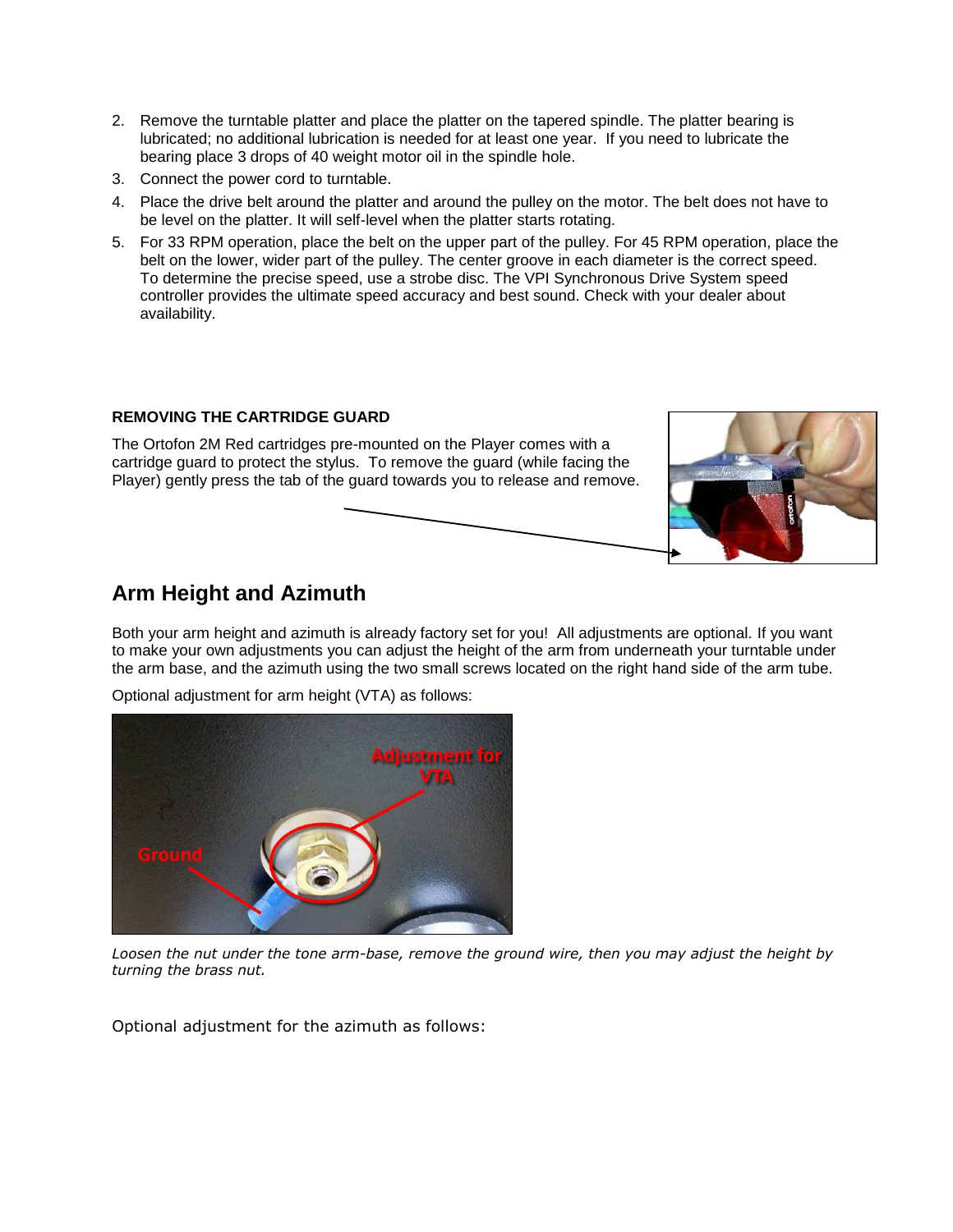

*You may adjust azimuth by loosening the side screws and turning the armtube.* 

#### **CHANGING SPEEDS:**

The VPI Player comes with a two speed pulley, 33 and 45. To adjust the speeds simply move the belt from one pulley groove to another.



#### **CONNECTING TO THE PREAMPLIFIER/AMPLIFIER**

- Only use interconnects that are shielded and properly grounded. Non-shielded can hum.
- The ground connection is available to eliminate hum if necessary. If hum is present, first connect a ground lead from the connector block to the preamplifier or amplifier to which the output cable is connected. If this does not eliminate the hum, run a ground wire from the turntable chassis to the connector block as well. The block's connector will accept bare wires, spade lugs, or ring tongue connectors.
- **Do NOT plug the Player into an external phonostage unless you have disengaged your internal phonostage! Doing so could possibly damage your speakers!**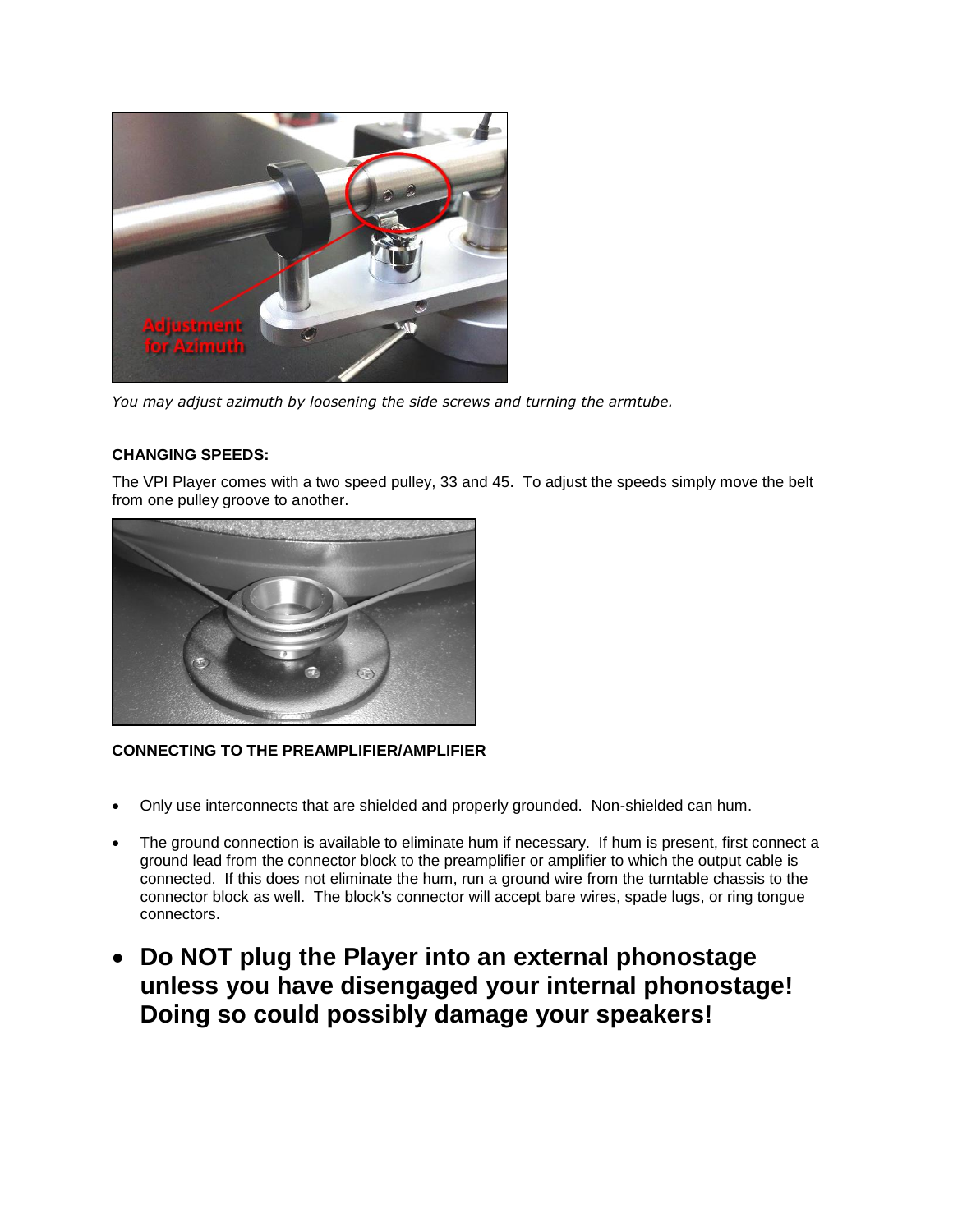#### **PLAYING RECORDS**

- Make sure the VPI slip mat that comes standard with the Player is secure.
- If using headphones, plug your headphones into the headphone amplifier located in the front left of the Player. Be sure to set your volume at a preferred level before listening.
- Press the power button and sit down and enjoy listening to your records with.

#### **GENERAL USE**

- Allow at least 20 hours of break-in time.
- The motor will make some low-level noise. This will not get into the system. The motor and bearings will become quieter as you use your Player.

#### **RECOMMENDED UPGRADES (SEE YOUR LOCAL DEALER)**

- HR-X Center Weight
- Scout aluminum feet
- HR-X mini feet
- JMW 9 Unipivot Tonearm
- Aluminum platter
- Defeat-able Phonostage You can upgrade as you grow with your system
- Ortofon 2M Blue, Bronze, or Black (other cartridges can be used but the 2M series is compatible and easy to use with the Player)